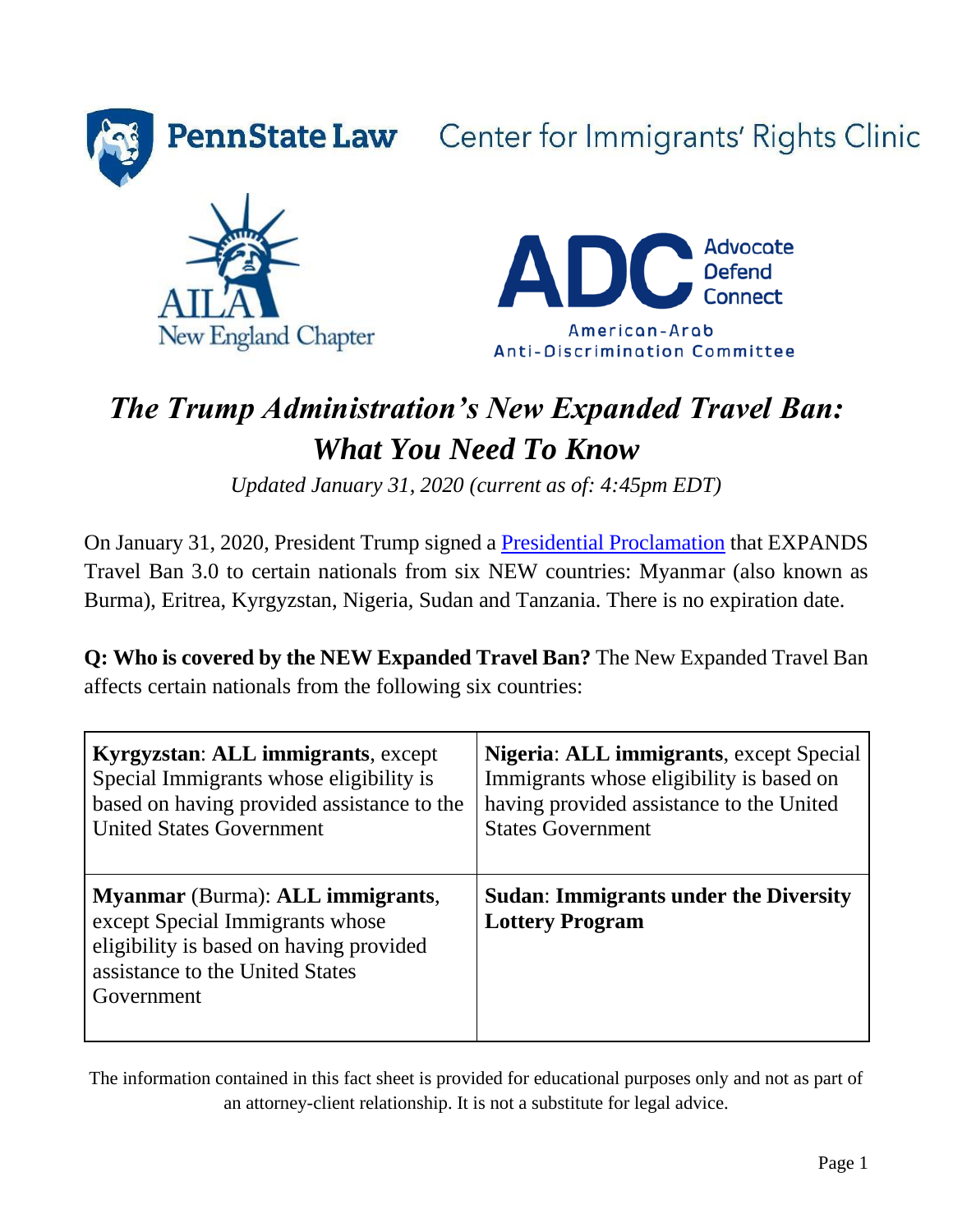| Eritrea: ALL immigrants, except Special   Tanzania: Immigrants under the |
|--------------------------------------------------------------------------|
| Diversity Lottery Program                                                |
|                                                                          |
|                                                                          |
|                                                                          |

**Who was covered by Travel Ban 3.0 Before the Expansion?** Since December 4, 2017, [Travel Ban 3.0](https://www.whitehouse.gov/presidential-actions/presidential-proclamation-enhancing-vetting-capabilities-processes-detecting-attempted-entry-united-states-terrorists-public-safety-threats/) has covered certain nationals from the following seven countries:

- **Libya and Yemen:** all immigrants and those entering as tourists or business travelers
- **Iran:** all immigrants and nonimmigrants, EXCEPT F, J and M visa holders (extra scrutiny)
- **North Korea and Syria:** all immigrants and nonimmigrants
- **Somalia:** immigrants (and nonimmigrants subject to extra scrutiny)
- **Venezuela:** certain nonimmigrants government officials and their family members

Please review [this fact sheet](https://pennstatelaw.psu.edu/sites/default/files/documents/pdfs/Immigrants/Travel%20Ban%20Supreme%20Court%20Update.pdf) for a more detailed description of Travel Ban 3.0.

#### **Q: What is an immigrant or non-immigrant?**

**Immigrants** refer to those who are seeking admission to the United States on a *permanent* basis through a family, employment, or through the [Diversity Lottery](https://www.americanimmigrationcouncil.org/research/diversity-immigrant-visa-program-overview) Program.

**Non-immigrants** refer to those who are seeking admission to the United States on a *temporary* basis, such as business visitors, tourists, students, exchange students, scholars, and temporary workers. The New Expanded Travel Ban **does not apply to nonimmigrants visa categories.**

**Q: Does the New Expanded Travel Ban Holders of a Valid Visa?** No. For example, if you have a visa that was issued before the effective date, the ban does not apply to you.

## **Q: What is the effective date for the New Expanded Travel Ban? 12:01AM EST February 21, 2020**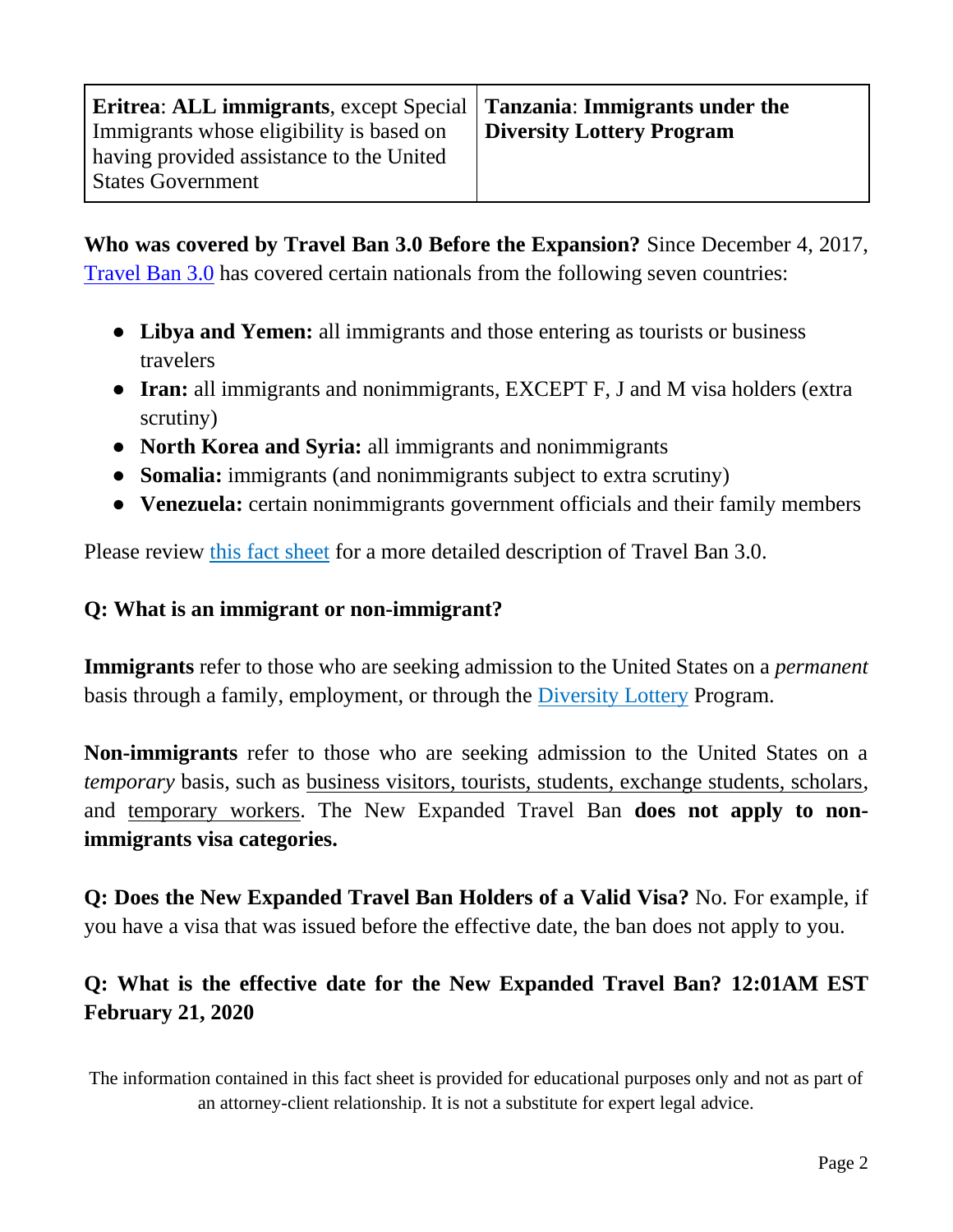## **Q: Who is exempt from the New Expanded Travel Ban?**

- Lawful permanent residents (green card holders) and United States Citizens
- Foreign nationals admitted or paroled to the United States on or after the effective date
- Foreign nationals with travel documents that are not visas that are valid before or issued after the effective date
- Dual nationals traveling on a passport that is not one of the affected countries
- Those traveling on a diplomatic or related visa
- Foreign nationals who have already been granted asylum, refugees who have already been granted admittance, and those who have been granted withholding of removal, advanced parole, or protections under the Convention Against Torture

## **Q: Am I eligible for a waiver under the New Expanded Travel Ban?**

In order to obtain a waiver, an applicant must demonstrate: 1) undue hardship if entry were denied, 2) entry would not pose a threat to national security, and 3) entry is in the national interest. The decision of a consular officer to grant or deny a waiver is discretionary.

## **Q: How do I apply for a waiver under the New Expanded Travel Ban?**

Waiver requests should be submitted to the consulate during a consular interview. They may also be mailed or emailed to a Consular post if a case is in administrative processing. For detailed instructions on how to prepare a waiver request packet, or for assistance, please consult with an immigration attorney. You can also consult [this practice pointer](https://www.aila.org/infonet/applying-for-a-waiver-pursuant-to-presidential) from the American Immigration Lawyers Association (AILA).

#### **Q: How does the new Expanded Travel Ban affect students?**

The New Expanded Travel Ban does **not** include students from the six countries because they are nonimmigrants. However, students may still be subject to extra scrutiny, as we have seen in the case of Iranian citizens.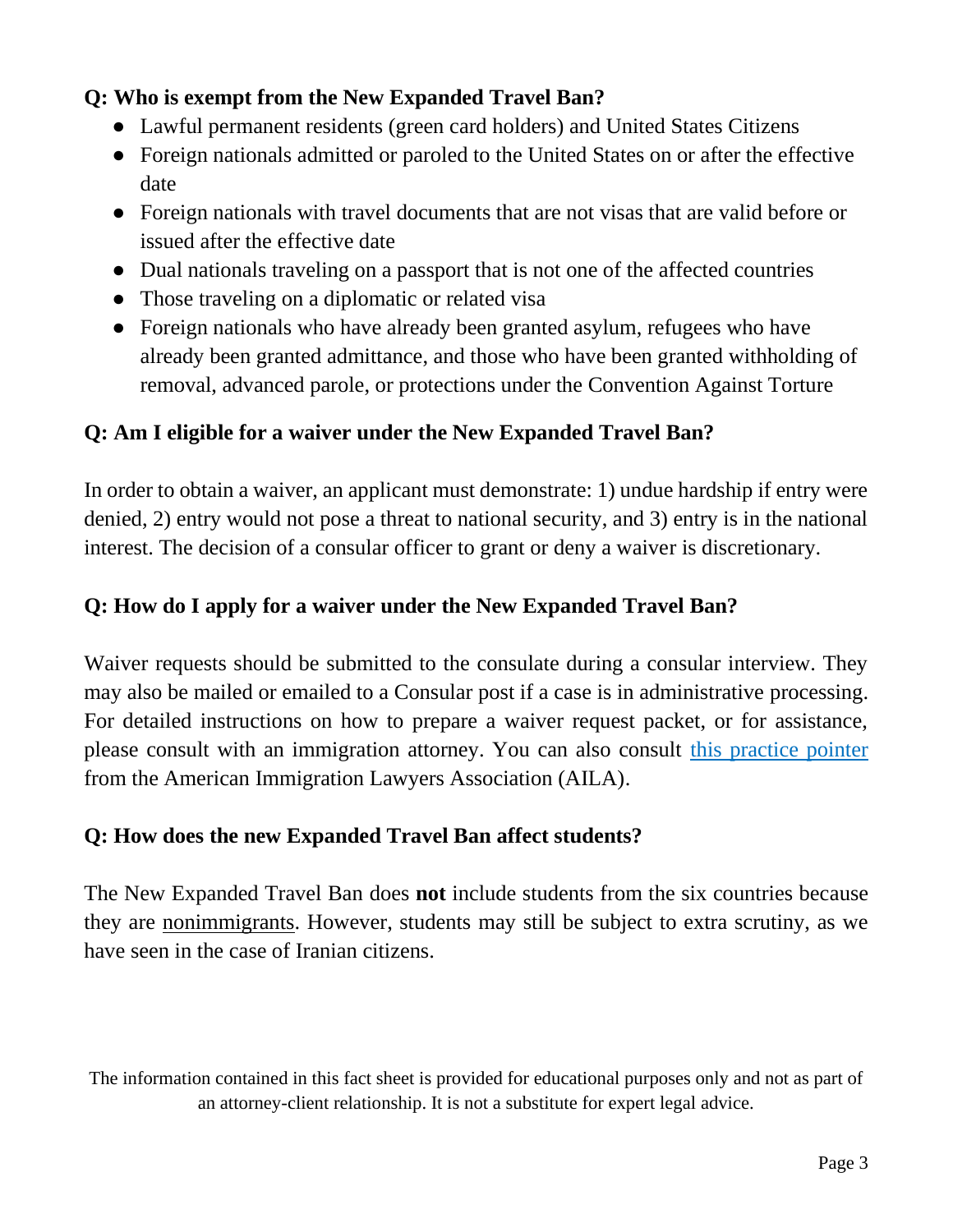## **Q: How does the new Expanded Travel Ban affect families?**

Every version of the travel ban has impacted families in significant ways. With the new Expanded Travel Ban, we anticipate that more families in qualifying relationships under the immigration statute will be separated, and that more parents and loved ones will be unable to travel to the United States to witness key events like the birth of a grandchild, or marriage of child.

## **Q: Why was the travel ban expanded?**

The government's position is that the new countries pose a national security risk or fail to meet baseline requirements. Critics of the ban argue that it is discriminatory and based on impermissible factors, such as national origin and religion.

#### **Q: Was Travel Ban 3.0 ban ever challenged in a court before it was expanded?**

Yes. Most significant, the U.S. Supreme Court in *Hawaii v. Trump* found that Travel Ban 3.0 was lawful under the immigration statute and the U.S. Constitution. Chief Justice Roberts held "The Proclamation is squarely within the scope of Presidential authority under the INA." He described 8 U.S.C. §1182(f) as a "comprehensive delegation" which "exudes deference to the President in every clause." For information on ongoing litigation, see this update from the [National Immigration Law Center.](https://www.nilc.org/issues/immigration-enforcement/muslim-ban-litigation-update/) Possibly, the New Expanded Travel Ban will be challenged in the courts, but the judicial outcome in *Hawaii v. Trump* will need to be followed.

#### **Q: Where can you I find more resources?** For more information please visit:

- [Penn State Law Center for Immigrants' Rights Clinic](https://pennstatelaw.psu.edu/practice-skills/clinics/center-immigrants-rights) website
- [Immigration in the Time of Trump](https://pennstatelaw.psu.edu/immigration-time-of-trump) contains resources for immigrants and the broader community
- [Know Your Rights: Enforcement at the Airport,](https://www.aclu.org/know-your-rights/what-do-when-encountering-law-enforcement-airports-and-other-ports-entry-us/) ACLU, January 2020.

For assistance, please e-mail the Legal Department of the American-Arab AntiDiscrimination Committee: [legal@adc.org.](mailto:legal@adc.org)